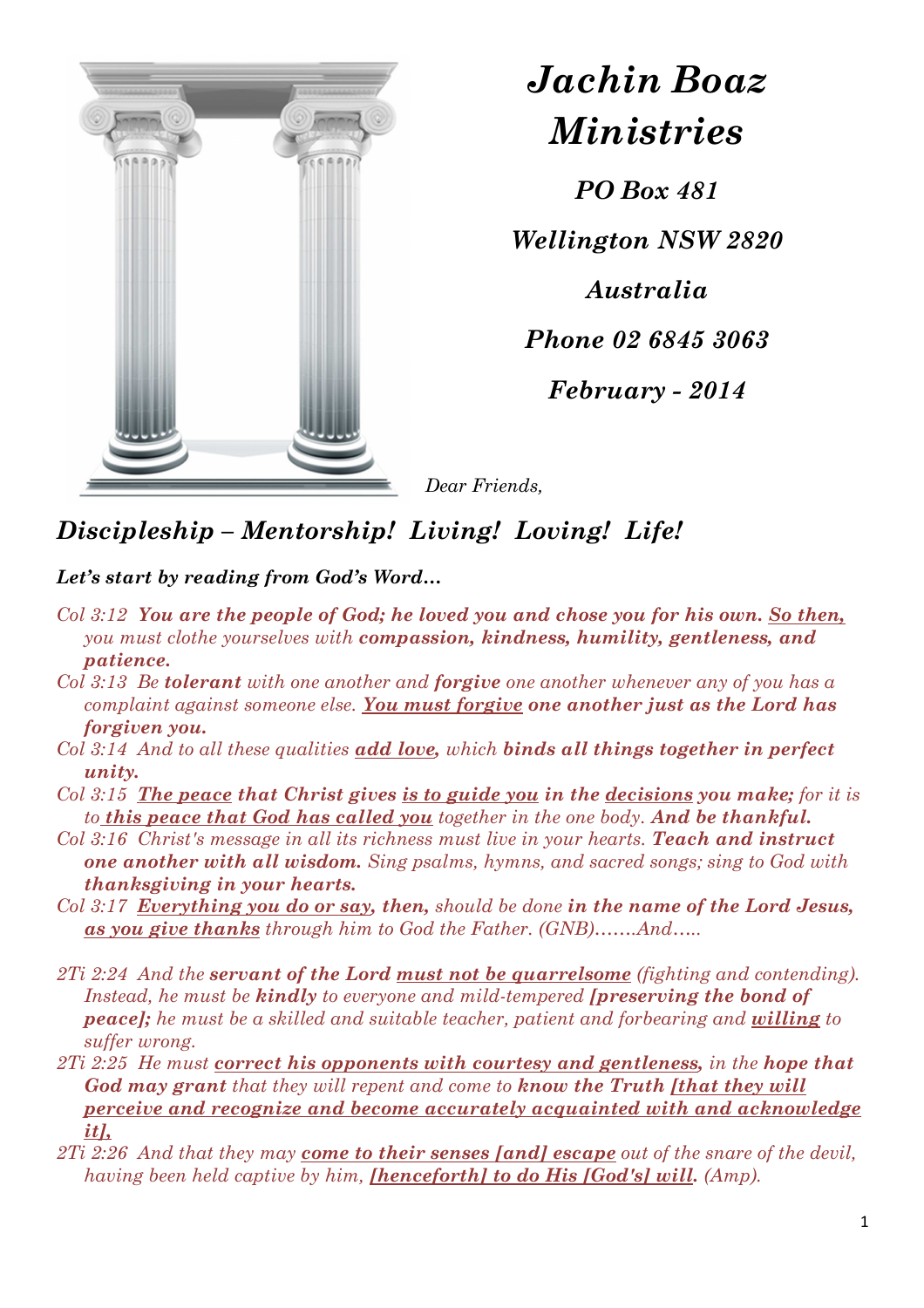*This month I want to share the contents of a letter sent to a hurting member of our brethren. We all live in a very real but fallen and imperfect world, with real, but fallen and imperfect people. Yes, and numbered amongst the members are our closest family and friends. They are the ones who usually cause us the most grief; simply because they are the ones with whom we have the most of ourselves, invested. Because "Living, Loving and Life" consumes every hour of every day for all of us; it is important for us to recognise any issue, and promptly deal with it in the correct manner, with the correct motive. Always, be firm but be fair! And, only and always, be motivated by "LOVE".* 

## *Faith works by LOVE, (Gal 5:6), and LOVE never fails! Amen!*

*I want for us to "learn" from this letter! It is very relevant information for the perilous times in which we live. Every day, we encounter so much hurt and anger; bitterness and resentment; we almost feel overwhelmed! We have all heard the comments:- "They are unequally yoked"- or - "But he is Catholic", etc. There are so many people who can relate to this situation, I believe the Lord would want for us to - stop, look and listen! I guess it is not all that much different to some of the letters the apostle Paul wrote to the Churches, way back then…! Come share with me some of the advice I shared with my dear friend. Perhaps you too, may find blessings, amongst the "nuggets" within! …………* 

*Oh darling!!! How that breaks my heart to hear you say you have longed to be loved all these years, but have only felt judgement! I am so sorry for having neglected you. Please accept my sincerest apologies...I am so sorry. I had no idea you felt that way. I too, at times, have been incredibly disappointed with other believing friends. I question the sincerity of same? That is not a personal reflection on you...just sharing similar frustrations.* 

*Thank you for sharing from your heart, with me. That has been an incredible teaching tool for me. God has used your sharing, to encourage me, and to tell me, - that His ways are always perfect, however much we may try to resist... and for however long...!!! He would want for me to use His Truth to encourage you and others, by this Good News! Amen!* 

*NOW... as for God's perfect timing... absolutely, this is it!!! We are meant to be in touch, and right now!!! I cannot emphasize that enough. God doesn't make mistakes, and he don't make no trash, neither!!! (Excuse my grammar). You are so special to HIM!!! So special - He walked ahead of you, and provided someone 'special' to come into your life - to hold you, speak to you, to look into your eyes and see the real - beautiful soul, that you are. Someone who would share with you, and care for you. HE - provided the human arms (we require), whilst walking in the flesh! Isn't that wonderful! It was GOD who said that it was not good that man should be alone, and I believe Him! Yeah! Let me remind you…*

*Gen 2:18 Now the Lord God said, It is not good (sufficient, satisfactory) that the man should be alone; I will make him a helper meet (suitable, adapted, complementary) for him.* 

*I don't want to be beating up on any of your family, or "friends" for that matter, but… hear this!!!*

*It is God's job to JUDGE... It is the Holy Spirit's job to CONVICT... It is our job to LOVE...*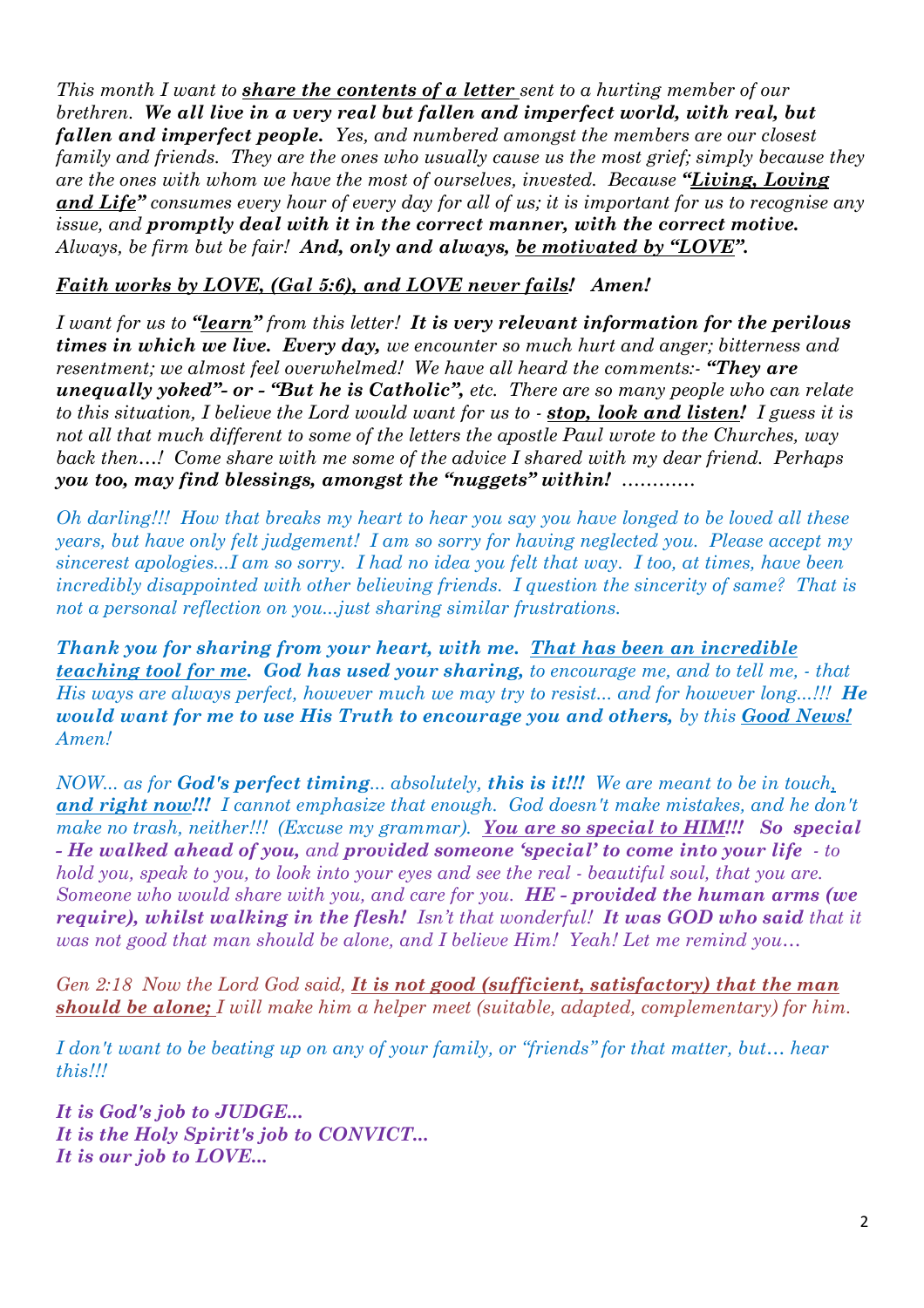*LOVE, LOVE, LOVE!!! That's the job of the brotherhood of the brethren...the church!!! Me and you - (plus, your family members; and mine)…!!! We are running out of time!!! We need to get over our pious little selves and get into Christ... and go "make* 

*disciples"...just like He told us to do, in Matthew 28:19!!! And I have this incredibly naive idea - that to have a friend, first you must be one ….And even funnier; to know that my Jesus, had that same idea, and said that same thing. Let me remind you: -*

*Joh 13:34 I give you a new commandment: that you should love one another. Just as I have loved you, so you too should love one another. Joh 13:35 By this shall all [men] know that you are My disciples, if you love one another [if you keep on showing love among yourselves].*

*I'm sorry!!! Did I miss something??? I understood HIM to say that we should LOVE!!! And "keep on showing LOVE... even amongst ourselves"... and especially our family.* 

*Now, we all may have family members that simply and blatantly, spit in the face of God on a daily basis. They may be disgusting in every sense of the word. But it is not our job to be in their face about their choices. It is my job to love them! From a distance - maybe; (because God also says, {see Isaiah 32:6 and 2 Tim 2:23}, to have nothing to do with a fool), and to respect their choices, whether I like them or not. Now it's at about that point that we sort the men from the boys. I have not met many people who have learned to fly above "offense"...! Most persons want to justify their behaviour, speech, etc. But when I last looked, my Bible still read: -*

*Heb 10:30 For we know Him Who said, Vengeance is Mine [retribution and the meting out of full justice rest with Me]; I will repay [I will exact the compensation], says the Lord. And again, The Lord will judge and determine and solve and settle the cause and the cases of His people. [Deut. 32:35, 36.]* 

*I have this policy: - If I don't have a mandate; compulsion in my spirit; and the assurance beyond doubt; that what I want to say is Holy Spirit inspired; then I shut up!!! And the Lord only, knows how difficult that is for me to do. But I am mastering that art. Thank you Jesus! I can do all things through HIM...! Amen.* 

*Let me give you a - new mandate….JUST LOVE! Pray for them all every day, even many times a day, if they come to mind, with no expectation of anything from them. No expectation equals - no hurt. That is forgiveness. I have learned to 'Thank the Lord' for whomever, and ask Him to wrap them up in His arms, and do with them as He would please; (Thy will be done, Lord), because - it is not my job to change anyone - - ever! I am simply asked to love them, however difficult that may be sometimes!!!* 

*This is life changing. This is the TRUTH...and the TRUTH will set you FREE…every time…not just some of the time!!! This, my love, is Freedom…FREEDOM in CHRIST!!! Whoohoo!!! I am excited for you. You are about to embark on a whole new experience; a whole new journey! This will (may) empower you - to become the catalyst your family requires for healing. You may (or may not) be the person the Lord may use to see this happen. Remember what Jesus said about His own walk, among His own family... others would listen and He could perform miracles, but NOT among His own!!! So, like me, you may just have to leave their being influenced for the better, up to some other - God appointed and God anointed person. It doesn't matter. When you think of them, Love them! Pray for them! Praise God for the years they spent getting you to this place. They aren't bad people. Just a little misguided.*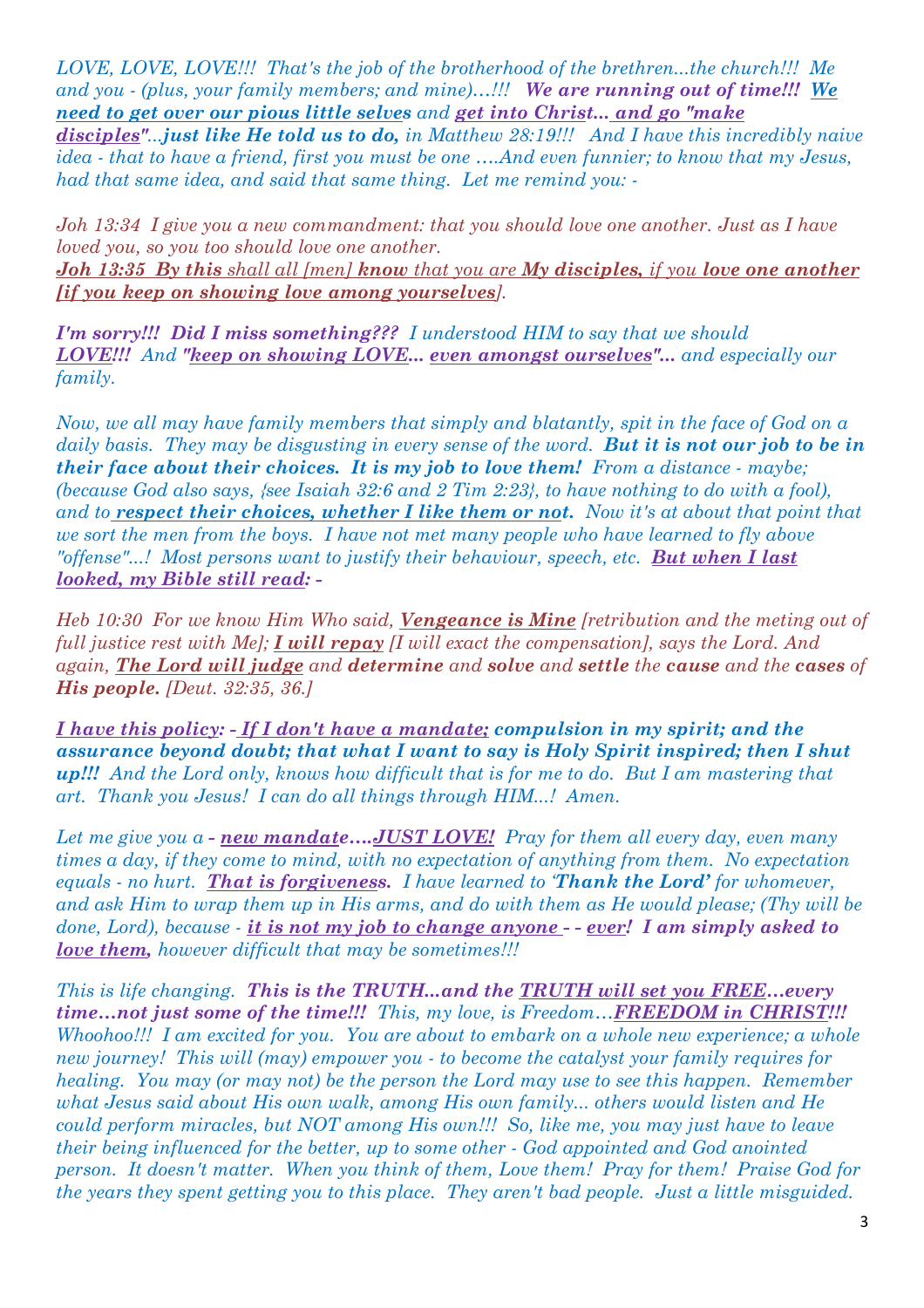*Prayer changes things. You cannot control anything about them. You only get to control how you respond to them. If your response is always LOVE...watch; as they fight with the "divine plan". That becomes their problem...NOT yours. I understand that some of our family members are very controlling. I love your family. But, like you, the only persons we get to control, is us. Amen! And from God's perspective, that is all that matters.* 

*I want you to be blessed beyond measure. That is also, what God wants for you, on a daily basis. But you need to learn: - the art of walking in victory! To do that, you need to KNOW that you KNOW! And you are already half way there, because, you have already told me in conversation! You said: - "Christ died for me and loves me and no matter what anyone says...He is with me". Amen! Now, if you really believe that, then you need to live it!! Every day you wake, you go meet with the Master, and ask Him what He wants for your life today. Be specific. He said to make your requests known to Him. And if you search for Him with ALL your heart, then He would give you the desires of your heart. And He never fails. Remember, back at the beginning we said: - "Faith works by LOVE! And LOVE NEVER FAILS! If something goes amiss, it's always us that have moved the goal posts; just practice being quiet in your spirit, before God! Practice spending all of your day in a <i>spirit of thanksgiving. It is very difficult to complain, or vent, when you are thanking the Lord for the person you are thinking about. This is life changing. If something comes into your mind that is not God honouring, rebuke the devil, in Jesus name, and tell him: - "No, devil, they are not my thoughts, they are your thoughts; so you, and them, can just get out, and go back to pit of hell, where you belong." And thank Jesus that He is all you need... and get on with the rest of your day. And, repeat all of this as many times as you need... until it becomes habitual. It should be the - "natural process" - in your life. You will find that depression cannot live in such a life as this! Christ permeates your inner being...not depression! Christ is not depressed, and if you overflow with HIM, how can you be?* 

*So, my love, I hope this has been of some help, and positive encouragement to you. I pray I have been as firm, and yet as gentle, as you require me to be; that I be heard. You don't have time to be wasting being depressed - (which is really only another way of saying...being full of yourself...and we have been told to die to self, daily...and live for Christ). You are beautiful, articulate, and Oh, so loving and giving, and we feel so blessed and honoured to be considered your friends.* 

*Before I sign this letter off; ... about you and your new man! You need only answer to God for your choices. Remember, every choice has a consequence. If God be for you, who can be against you? If you KNOW that you KNOW - that what you are doing and saying is what God wants, then DO IT! If not, you had better be in consultation with Him; repent, and get on with the "RIGHT". That does not mean you throw the baby out with the bath water! He being Catholic, has nothing to do with you two being together. Him, (names withheld), "being a blood bought son of the living God" - now that is a different question.??!!* 

*I personally have known some very godly Catholic people, whom I love dearly. It's not about a tag. God does not want for us to be in "unbelieving relationships". But, having said that, the level of "belief", your partner walks in, is not your business. Again, your business is to pray without ceasing, and to LOVE at all times and in all circumstances; in a spirit of discernment. Perfect - No! Forgiven - Yes! If you are in a committed relationship, don't get out of it unless …God says to! God is bigger than all of our stupidities...!!! If you don't like your circumstances - then change them! Learn to 'speak to your mountain'…and watch*